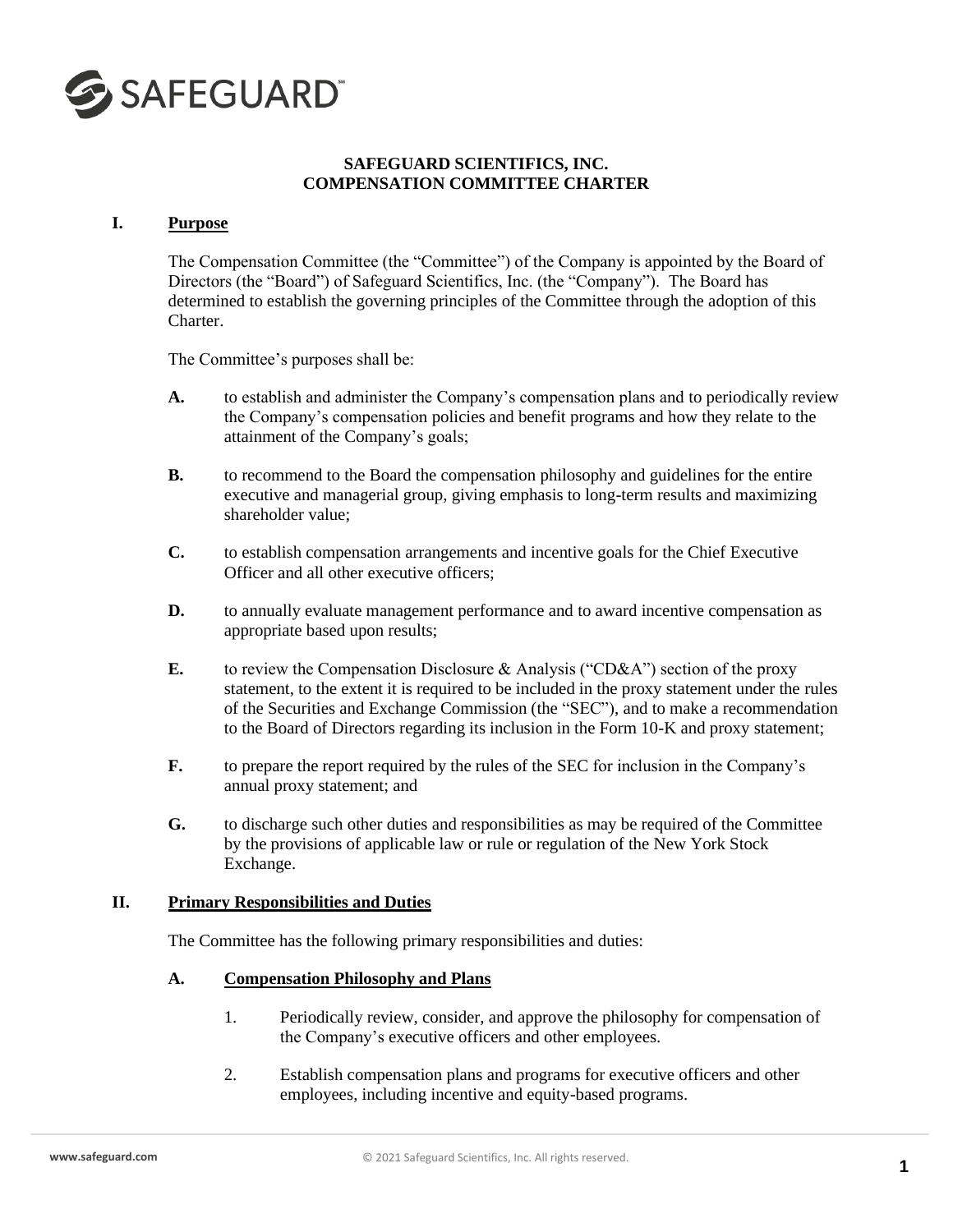- 3. Periodically review the compensation plans and programs for the executive officers and other employees, ensuring appropriate levels of incentive to management and aligning management's goals with the interests of shareholders, and report the results of, and recommendations resulting from, such review to the Board.
- 4. Administer the Company's short-term and long-term compensation plans and all equity-based programs. All grants or awards of equity based compensation shall be effective, and shall be priced, on the actual date of grant or award or such later (but not earlier) date as may be designated by the Committee, the Board or, pursuant to delegated authority, by the Chief Executive Officer.
- 5. Review and approve any contracts or other transaction with any executive or former executive of the Company, including consulting arrangements, employment agreements, and severance or termination arrangements.
- 6. Review management's recommendations on key health, retirement, and other employment related benefits plans. The Committee shall approve new plans and substantive changes to any existing benefit plans. The Committee shall review reports on the adequacy and diversity of investment fund options in the Company's 401(k) plans and the employee education programs provided regarding participation in the 401(k) program.
- 7. Monitor the requirements of Section 162(m) of the Internal Revenue Code of 1986, as amended, and determine the extent to which the Company should comply with its provisions and any steps that the Committee must take in order to comply with such provisions.
- 8. Monitor compliance with Sections 304 and 402 of the Sarbanes-Oxley Act of 2002, relating, respectively, to forfeiture of certain bonuses and profits by the Chief Executive Officer and Chief Financial Officer and to the prohibition on personal loans by the Company to the directors and officers of the Company.

# **B. Specific Compensation Amounts and Incentives**

- 1. Establish annual base salary amounts for executive officers and, based upon discussions with the Chief Executive Officer in advance of the commencement of the fiscal year or as soon after the commencement of the fiscal year as reasonably possible, establish annual incentive opportunity levels and financial and any other goals to be met to earn short-term and long-term incentive awards for executive officers of the Company.
- 2. Establish compensation levels for new executive officers and other highly compensated employees.
- 3. Determine the amounts of short-term and any long-term incentive awards and any adjustments to the annual base salary amounts for the executive officers of the Company.
- 4. With the participation of the Chief Executive Officer, evaluate the performance of the other executive officers and determine the amounts of short-term and any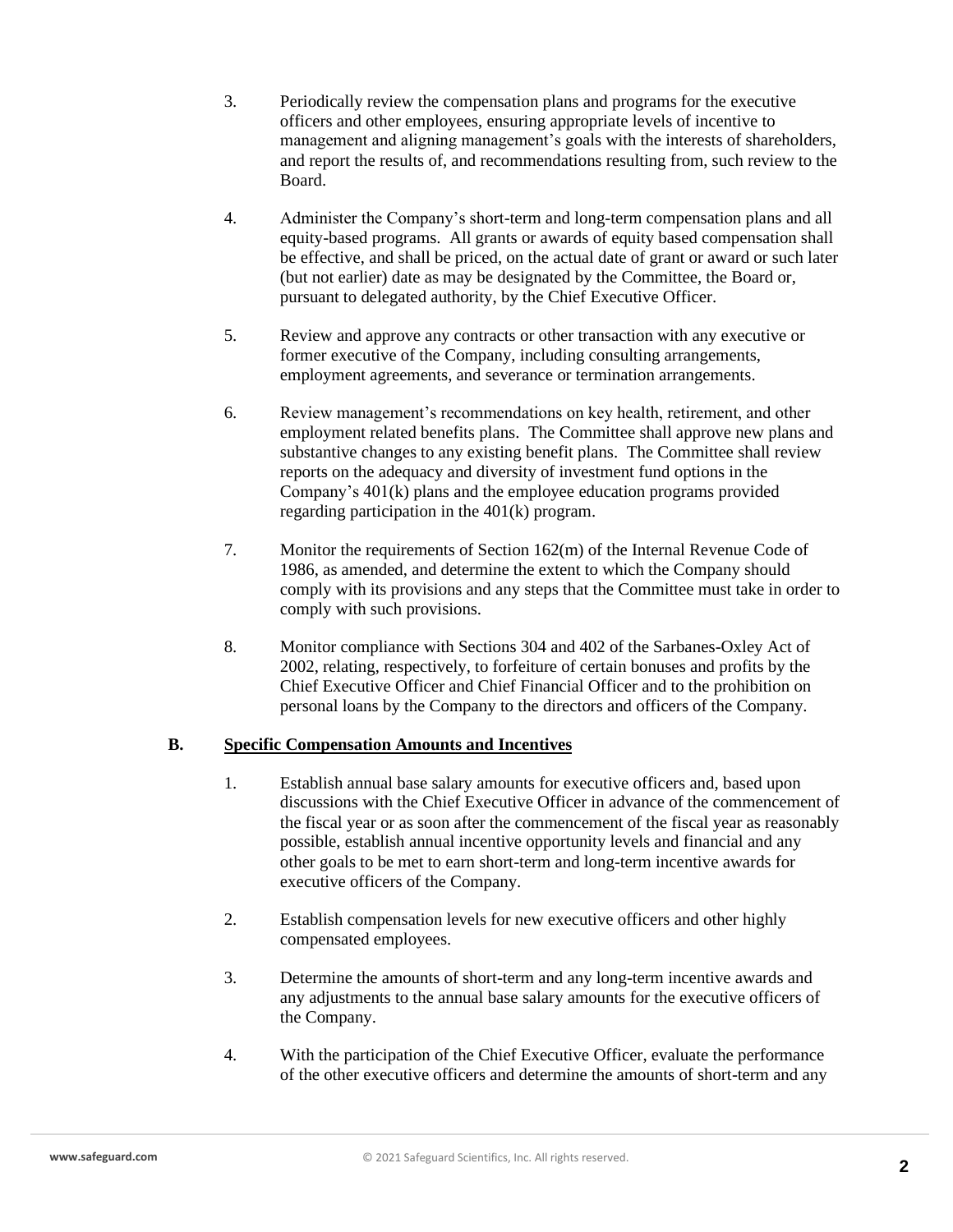long-term incentive awards and any adjustments to the annual base salary amounts.

### **C. Review of Compensation Disclosure and Analysis**

The Committee shall review the CD&A section prepared for inclusion in the Company's annual proxy statement, to extent it is required to be included in the proxy statement under the rules of the SEC. Such review shall include, as appropriate, discussions with members of management and such other persons as the Committee deems appropriate, which may include the Committee's compensation consultants. Following such review, the Committee shall determine whether to recommend to the Board of Directors that the CD&A be included in the Company's Form 10-K and annual proxy statement.

## **D. Proxy Report**

The Committee shall prepare the Compensation Committee Report for inclusion in the Company's annual proxy statement in accordance with SEC regulations.

## **E. Non-Employee Director Compensation**

The Committee shall review periodically the compensation of non-employee directors and the principles upon which such compensation is determined, and recommend to the Board, for its approval, the components and amounts of compensation for non-employee directors.

## **F. Review of Risk Assessment and Compensation**

The Committee shall annually review the potential risk to the Company from its overall compensation policies and practices, and determine whether such policies and practices are reasonably likely to have a material adverse effect on the Company.

## **III. Other Powers and Responsibilities**

The Committee has the following other powers and responsibilities:

## **A. Evaluations**

The Committee shall review and assess the performance of the Committee annually and deliver a report to the Board setting forth the results of its evaluation. In conducting this review, the Committee shall address matters that it considers relevant to its performance, including at a minimum, the adequacy, appropriateness and quality of the information and recommendations presented to the Board, the manner in which they were discussed or debated, and whether the number and length of meetings of the Committee were adequate for the Committee to complete its work in a thorough and thoughtful manner.

# **B. Reports**

The Committee shall make regular reports to the Board on its activities, including describing matters discussed and all actions taken by the Committee at each meeting of the Committee, and shall make such recommendations to the Board as it deems appropriate.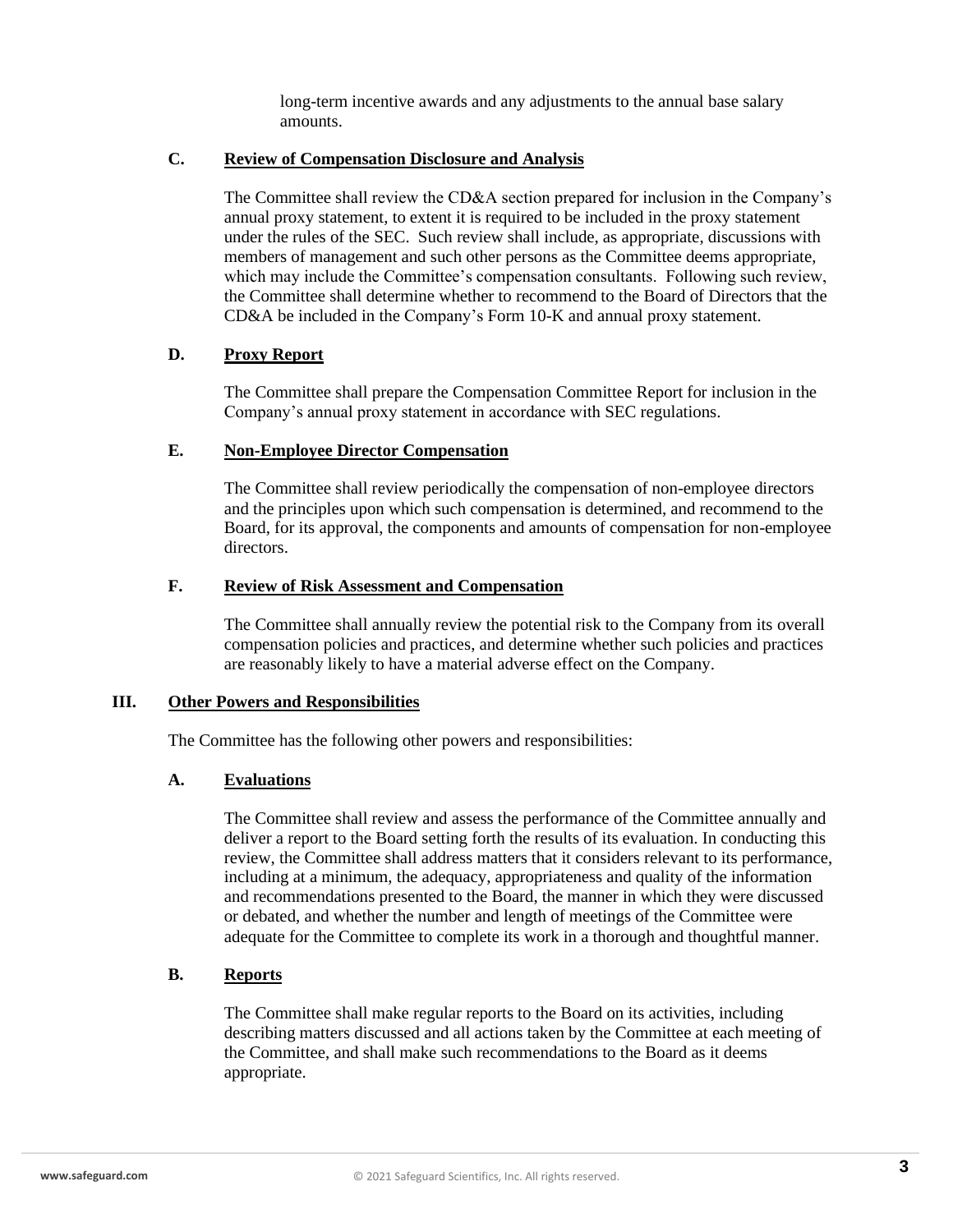# **C. Retention of Professional and Other Advisors**

The Committee shall have the sole authority to retain, set compensation and retention terms for, have oversight of the work of, and terminate any compensation or other consultants, legal counsel or other advisors that the Committee determines to employ or retain to assist it in the performance of its duties. The Company shall provide appropriate funding, as determined by the Committee, for the Committee to retain such advisors and provide for ordinary administrative expenses of the Committee that are necessary or appropriate in carrying out its duties, in each case without requiring the Committee to seek Board approval. The Committee shall have access to internal advisors and all other resources within the Company to assist it in carrying out its duties and responsibilities. Before selecting or receiving advice from any such advisor (other than an advisor subject to an exclusion under New York Stock Exchange listing standards), the Committee shall consider all factors relevant to the advisor's independence from management, including any factors required to be considered under then applicable New York Stock Exchange listing standards.

## **D. Revision of Charter**

The Committee shall review and reassess the adequacy of this Charter annually and recommend any proposed changes to the Board for its approval.

## **E. Miscellaneous**

The Committee shall perform any other activities consistent with this Charter, the Company's Articles of Incorporation, Bylaws and governing law, as the Committee or the Board deems necessary or appropriate.

## **IV. Membership and Organization of Committee**

## **A. Size of Committee**

The Committee shall consist of at least three directors.

## **B. Member Qualifications**

All members of the Committee must be independent. A director shall qualify as independent if the Board has affirmatively determined that the director has satisfied the basic independence criteria set forth in the Company's Corporate Governance Guidelines. In addition, members of the Committee, or a sub-committee consisting of at least two directors, will need to qualify as "non-employee directors" as defined under Rule 16b-3 of the Securities Exchange Act of 1934, as amended, to facilitate the availability of the exemptive provisions of that rule relating to grants and awards of Company securities. In the event that such a sub-committee is formed, such sub-committee shall have, in lieu of authority that would have been vested in the Committee under this Charter, sole authority to approve such performance goals, grants and awards.

# **C. Appointment**

The members of the Committee shall be nominated by the Nominating & Corporate Governance Committee and appointed by a majority of the Board. The Nominating & Corporate Governance Committee may recommend, and the Board may designate, one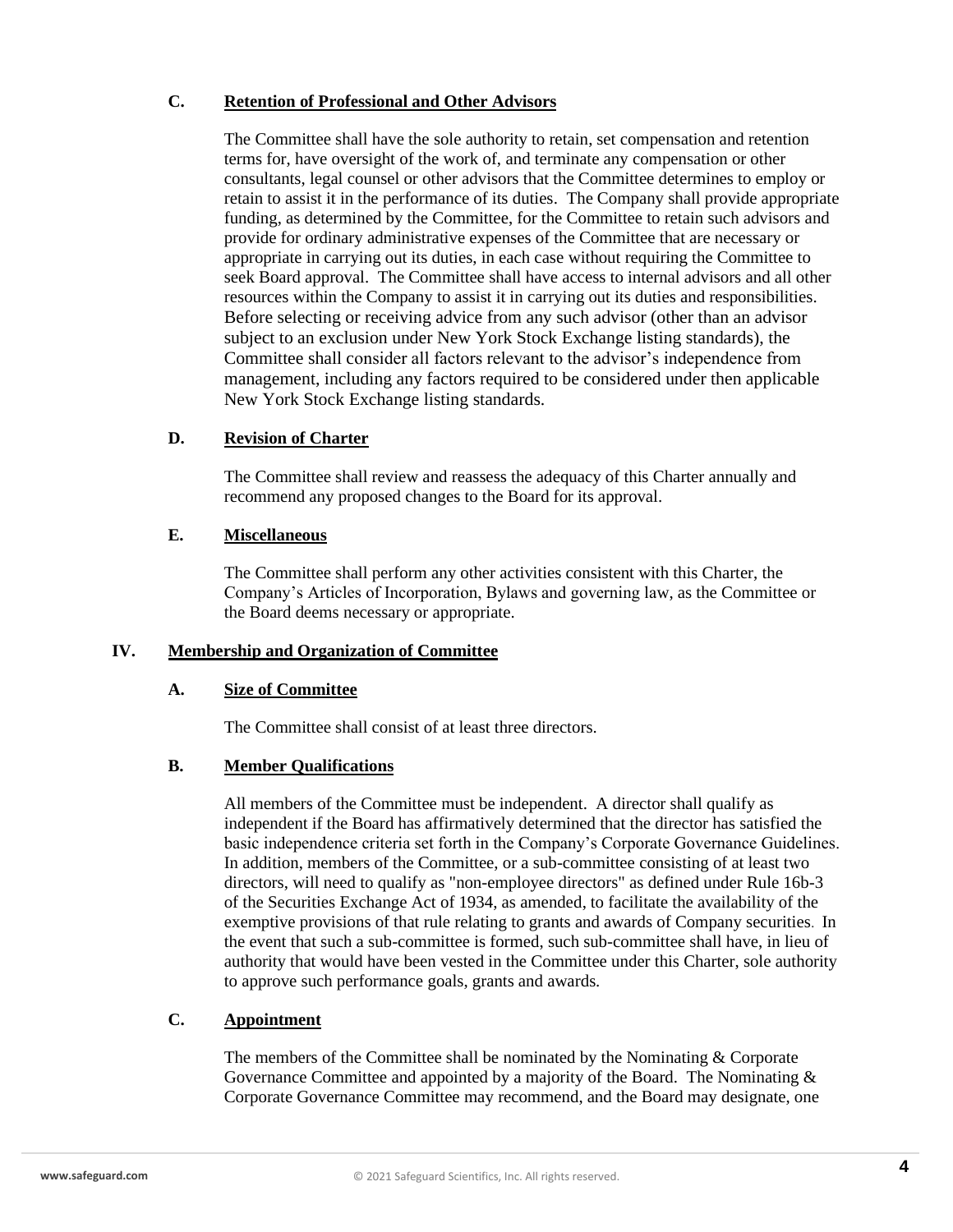member of the Committee to serve as Chairperson. If the Chairperson is absent from a meeting, another member of the Committee may act as Chairperson. No members of the Committee shall be removed except by majority vote of the independent directors of the Board then in office.

# **D. Term**

Members of the Committee will be appointed for one-year terms and shall serve for such term or until their successors are duly appointed, subject to their earlier resignation, retirement, or removal by the Board. The Board may fill vacancies on the Committee and remove a member of the Committee at any time with or without cause. No members of the Committee shall be removed except by majority vote of the independent directors of the Board then in office.

#### **V. Meetings and Procedures**

#### **A. Frequency**

The Committee shall meet when, where and as often as it may deem necessary and appropriate in its judgment. Members of the Committee may participate in a meeting of the Committee in person or by means of a telephone conference or similar means by which all persons participating in a meeting can hear one another, and such participation in a meeting will constitute presence in person at the meeting. A majority of the members of the Committee shall constitute a quorum. Any member of the Committee, the Chairperson of the Board or the Corporate Secretary shall have the right to call a special meeting of the Committee.

#### **B. Non-Committee Member Attendees**

The Committee may request that any directors, officers or employees of the Company, or other persons whose advice and counsel are sought by the Committee, attend any meeting to provide such information as the Committee requests.

#### **C. Conduct of Meetings**

The Committee shall fix its own rules of procedure, which shall be consistent with the Bylaws of the Company and this Charter.

## **D. Minutes**

A member of the Committee, a designee of the Committee or the Company's Secretary shall keep written minutes of Committee meetings, which minutes shall be maintained with the books and records of the Company.

#### **E. Delegation of Authority**

The Committee may delegate authority to one or more members of the Committee when appropriate, but no such delegation shall be permitted if the authority is required by law, regulation, listing standard or the Company's Articles of Incorporation or Bylaws to be exercised by the Committee as a whole.

Adopted: October 29, 2003